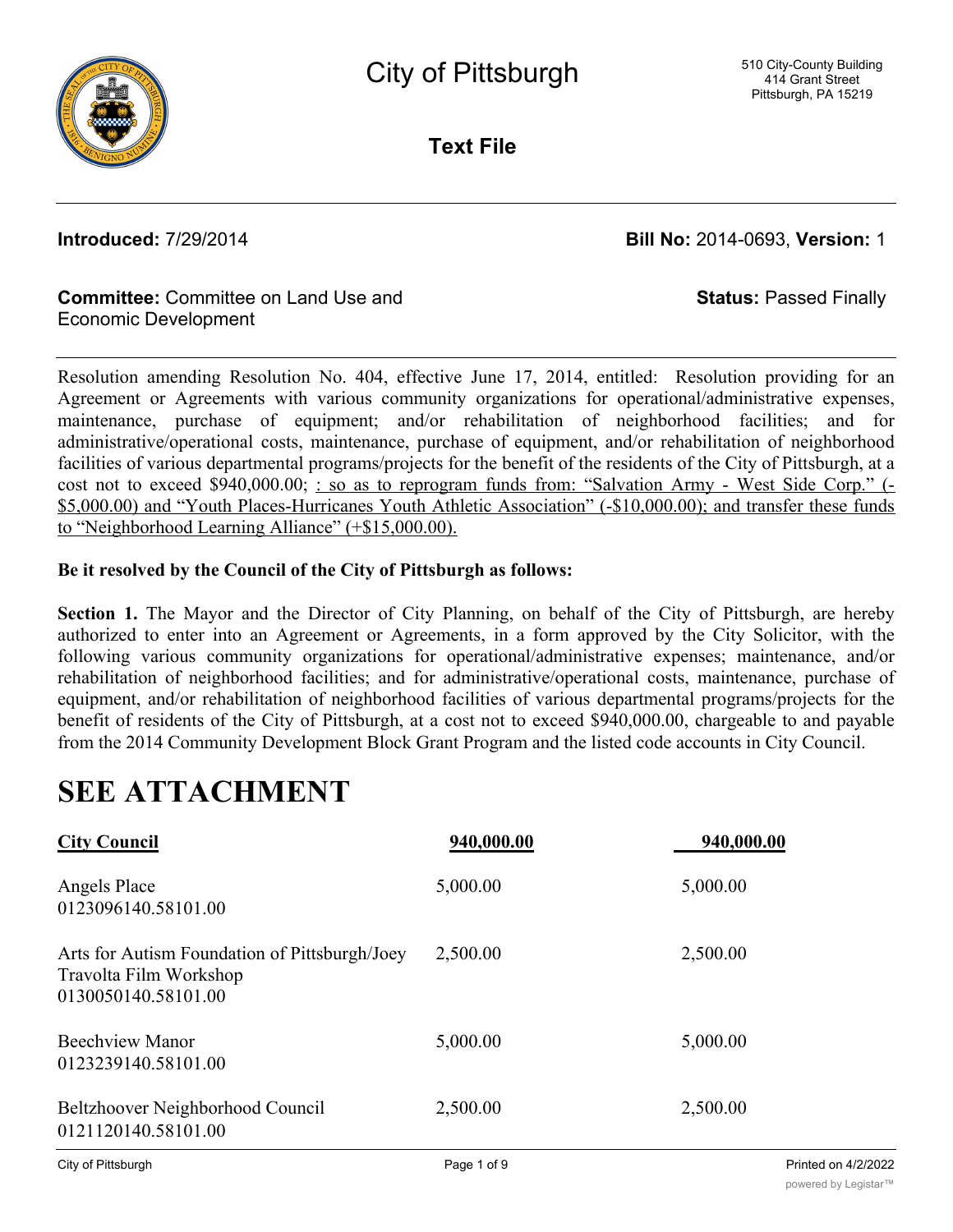Travolta Film Workshop

| <b>Committee: Committee on Land Use and</b><br><b>Economic Development</b>       |                        | <b>Status: Passed Finally</b> |
|----------------------------------------------------------------------------------|------------------------|-------------------------------|
| <b>Big Brothers Big Sisters</b><br>0121313140.58101.00                           | 5,500.00               | 5,500.00                      |
| <b>Bloomfield Development Corporation</b><br>0123316140.58101.00                 | 10,000.00              | 10,000.00                     |
| Bloomfield-Garfield Corporation<br>0121132140.58101.00                           | 5,000.00               | 5,000.00                      |
| <b>Brashear Association</b><br>0129755140.58101.00                               | 6,750.00               | 6,750.00                      |
| Brashear Association (for Arlington Food Bank) 2,500.00<br>0130060140.58101.00   |                        | 2,500.00                      |
| <b>Brighton Heights Senior Center</b><br>0130043140.58101.00                     | 2,500.00               | 2,500.00                      |
| <b>Brookline Christian Food Pantry</b><br>0123130140.58101.00                    | 2,500.00               | 2,500.00                      |
| Carnegie Library-Woods Run Branch<br>0123066140.58101.00                         | 2,500.00               | 2,500.00                      |
| <b>Carrick Community Council</b>                                                 | 15,000.00              | 15,000.00                     |
| 0123317140.58101.00<br>Catholic Youth Assoc. of Pgh. Inc.<br>0121323140.58101.00 | 5,000.00               | 5,000.00                      |
| Center for Victims<br>0128990140.58101.00                                        | 7,500.00               | 7,500.00                      |
| Center for Victims/Pittsburgh Mediation<br>0129972140.58101.00                   | 7,500.00               | 7,500.00                      |
| Center that CARES<br>0123010140.58101.00                                         | 7,500.00               | 7,500.00                      |
| <b>Central Baptist Church</b><br>0123145140.58101.00                             | 7,500.00               | 7,500.00                      |
| $C$ ity of Dittoburak                                                            | $Dao \cap \cap f \cap$ | Diriched on A00022            |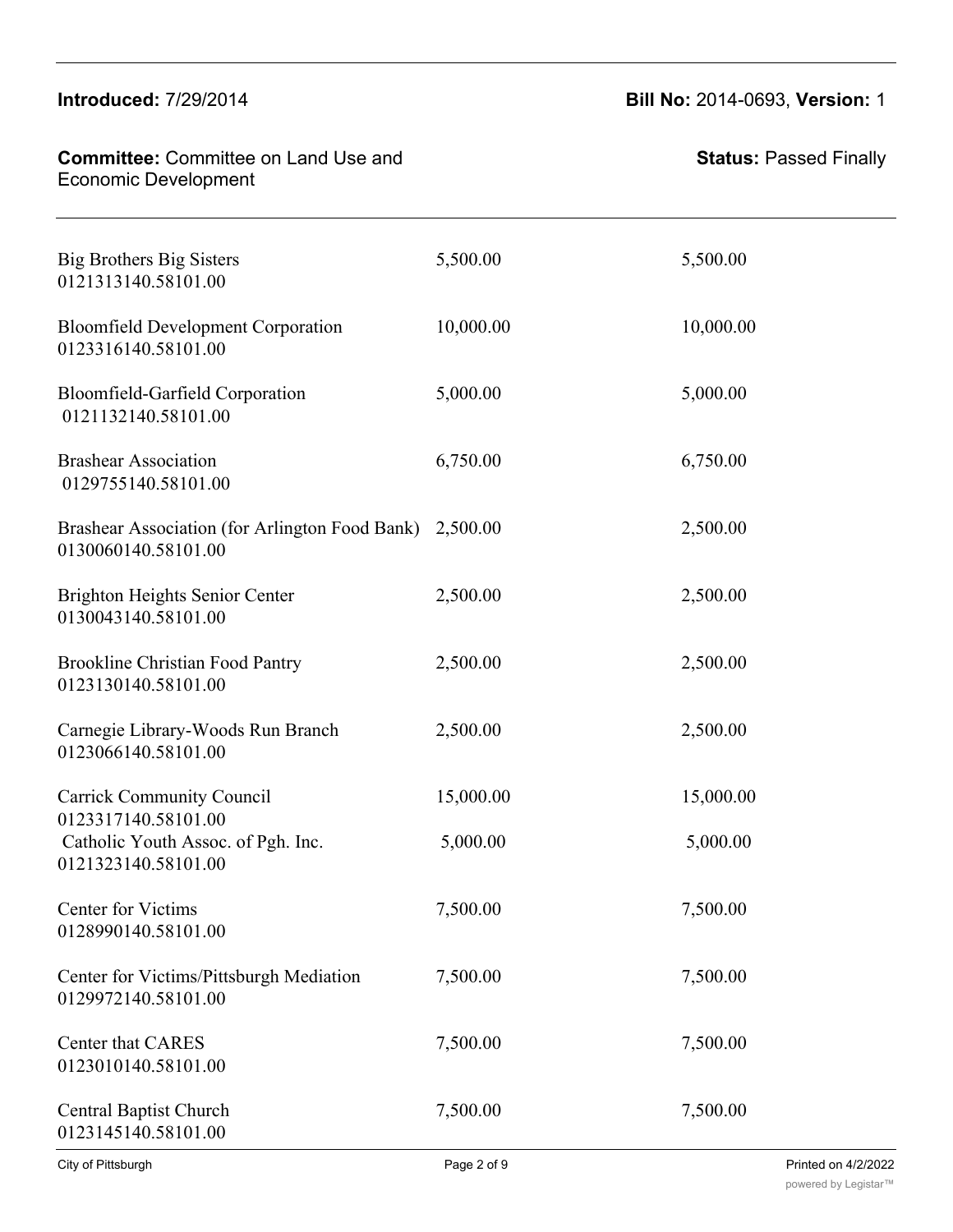# **Introduced:** 7/29/2014 **Bill No:** 2014-0693, **Version:** 1

| <b>Committee: Committee on Land Use and</b><br><b>Economic Development</b>             |            | <b>Status: Passed Finally</b> |
|----------------------------------------------------------------------------------------|------------|-------------------------------|
| Children's Home of Pittsburgh & Lemieux<br><b>Family Center</b><br>0167319140.58101.00 | 7,500.00   | 7,500.00                      |
| Children's Museum of Pittsburgh<br>0123101140.58101.00                                 | 1,000.00   | 1,000.00                      |
| <b>Community Human Services</b><br>0123179140.58101.00                                 | 5,500.00   | 5,500.00                      |
| DePaul School<br>0130061140.58101.00                                                   | 2,500.00   | 2,500.00                      |
| East Allegheny Community Council<br>0121330140.58101.00                                | 5,000.00   | 5,000.00                      |
| <b>East End Cooperative Ministry</b><br>0129761140.58101.00                            | 5,000.00   | 5,000.00                      |
| Eastside Neighborhood Employment Center<br>0121156140.58101.00                         | 2,500.00   | 2,500.00                      |
| Elizabeth Seton Center<br>0121365140.58101.00                                          | 5,000.00   | 5,000.00                      |
| <b>Elliott West End Athletic Association</b><br>0129763140.58101.00                    | 7,000.00   | 7,000.00                      |
| <b>Emmaus Community</b><br>0123304140.58101.00                                         | 5,500.00   | 5,500.00                      |
| <b>Fineview Citizens Council</b><br>0121401140.58101.00                                | 3,000.00   | 3,000.00                      |
| <b>Greater Pittsburgh Community Food Bank</b><br>0167146140.58101.00                   | 122,500.00 | 122,500.00                    |
| Greater Pittsburgh Literacy Council<br>0130064140.58101.00                             | 2,500.00   | 2,500.00                      |
| Hazelwood Initiative<br>0129131140.58101.00                                            | 10,500.00  | 10,500.00                     |

Center for Victims/Pittsburgh Mediation 7,500.00 7,500.00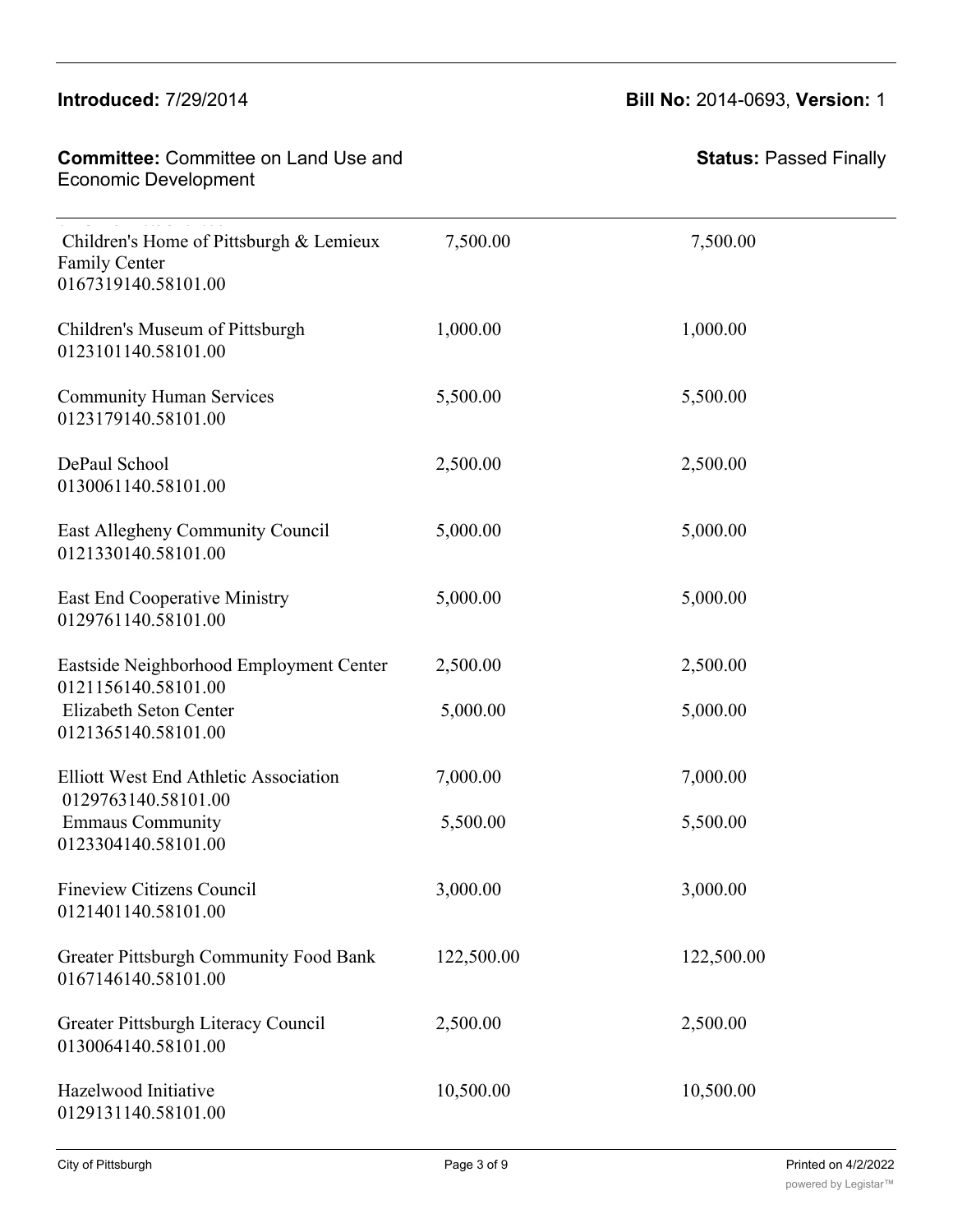# $G$ reater  $G$   $\overline{G}$   $\overline{G}$   $\overline{G}$   $\overline{G}$   $\overline{G}$   $\overline{G}$   $\overline{G}$   $\overline{G}$   $\overline{G}$   $\overline{G}$   $\overline{G}$   $\overline{G}$   $\overline{G}$   $\overline{G}$   $\overline{G}$   $\overline{G}$   $\overline{G}$   $\overline{G}$   $\overline{G}$   $\overline{G}$   $\overline{G}$   $\overline{G}$   $\overline{G}$

0167146140.58101.00

| <b>Committee: Committee on Land Use and</b><br><b>Economic Development</b>                        |           | <b>Status: Passed Finally</b> |
|---------------------------------------------------------------------------------------------------|-----------|-------------------------------|
| Hill District Consensus Group<br>0129849140.58101.00                                              | 2,500.00  | 2,500.00                      |
| <b>Hilltop Alliance</b><br>0130032140.58101.00                                                    | 7,000.00  | 7,000.00                      |
| Hilltop Alliance (for Allentown CDC)<br>0130065140.58101.00                                       | 3,000.00  | 3,000.00                      |
| Hilltop Alliance (for Beltzhoover Civic<br>Association)<br>0130066140.58101.00                    | 2,500.00  | 2,500.00                      |
| Jewish Association on Aging<br>0123191140.58101.00                                                | 7,500.00  | 7,500.00                      |
| Jewish Community Center<br>0121362140.58101.00                                                    | 5,000.00  | 5,000.00                      |
| Jewish Family and Children's Service - Refugee<br>Services                                        | 7,000.00  | 7,000.00                      |
| 0130025140.58101.00<br>Jewish Family and Children's Service - Career<br>Development               | 10,000.00 | 10,000.00                     |
| 0129757140.58101.00<br>Jewish Family and Children's Service-Food<br>Pantry<br>0129954140.58101.00 | 15,000.00 | 15,000.00                     |
| Lawrenceville Corporation<br>0123332140.58101.00                                                  | 10,000.00 | 10,000.00                     |
| Lawrenceville United<br>0129855140.58101.00                                                       | 10,000.00 | 10,000.00                     |
| Lincoln Place Presbyterian Church<br>0123377140.58101.00                                          | 2,500.00  | 2,500.00                      |
| Lutheran Services Society - Tri-Valley Meals on 2,000.00<br>Wheels<br>0129990140.58101.00         |           | 2,000.00                      |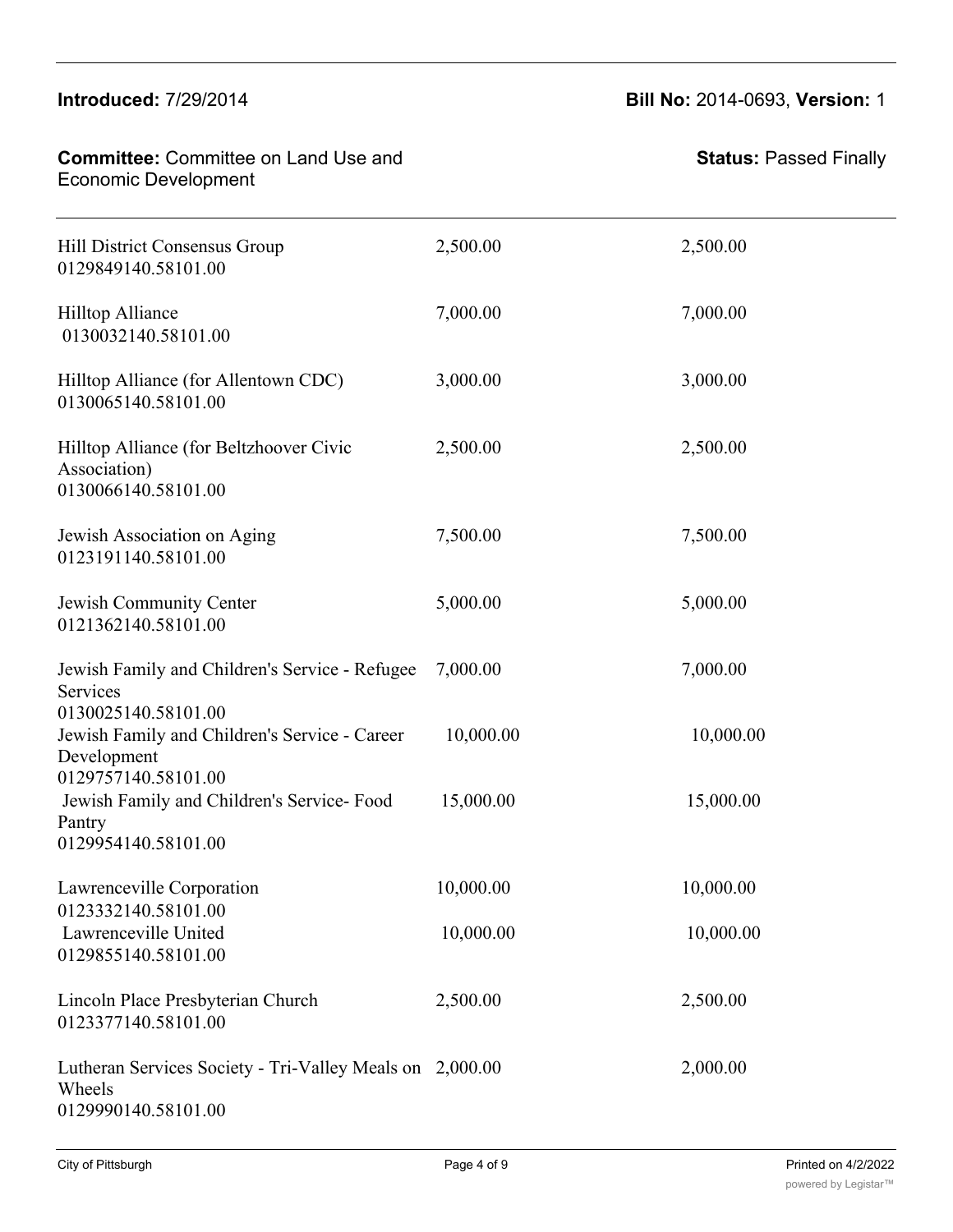| <b>Committee: Committee on Land Use and</b><br><b>Economic Development</b>                                          |           |              | <b>Status: Passed Finally</b> |
|---------------------------------------------------------------------------------------------------------------------|-----------|--------------|-------------------------------|
| Lutheran Services Society/Brighton Heights<br>Meals on Wheels<br>0129117140.58101.00                                | 1,500.00  |              | 1,500.00                      |
| Lynn Williams Apartments<br>0123032140.58101.00                                                                     | 2,500.00  |              | 2,500.00                      |
| Macedonia Family and Community Enrichment<br>Center (FACE)<br>0129118140.58101.00                                   | 10,000.00 |              | 10,000.00                     |
| Minority & Women Education Labor Agency<br>(MWELA)<br>0167350140.58101.00                                           | 20,000.00 |              | 20,000.00                     |
| Mt. Washington CDC<br>0129780140.58101.00                                                                           | 4,750.00  |              | 4,750.00                      |
| Neighborhood Learning Alliance (formerly<br>Wireless Neighborhoods)<br>0130007140.58101.00                          | 14,000.00 | $+15,000.00$ | 29,000.00                     |
| Northside Youth Athletic Association<br>0130035140.58101.00                                                         | 7,500.00  |              | 7,500.00                      |
| Northside Community Development<br>Fund /Northside Chronicle<br>0123270140.58101.00                                 | 2,500.00  |              | 2,500.00                      |
| Northside Leadership Conference - Allegheny<br>City Sanitary Fair<br>0130086140.58101.00                            | 3,000.00  |              | 3,000.00                      |
| Northside Leadership Conference - NS Rox<br>Youth Music<br>0130087140.58101.00                                      | 2,500.00  |              | 2,500.00                      |
| Northside Leadership Conference - Sheptytsky<br>Arms                                                                | 3,000.00  |              | 3,000.00                      |
| 0130088140.58101.00<br>Northside Leadership Conference-West<br><b>Commons Tenant Council</b><br>0130089140.58101.00 | 2,500.00  |              | 2,500.00                      |
| Northside Leadership Conference - Northside                                                                         | 5,000.00  |              | 5,000.00                      |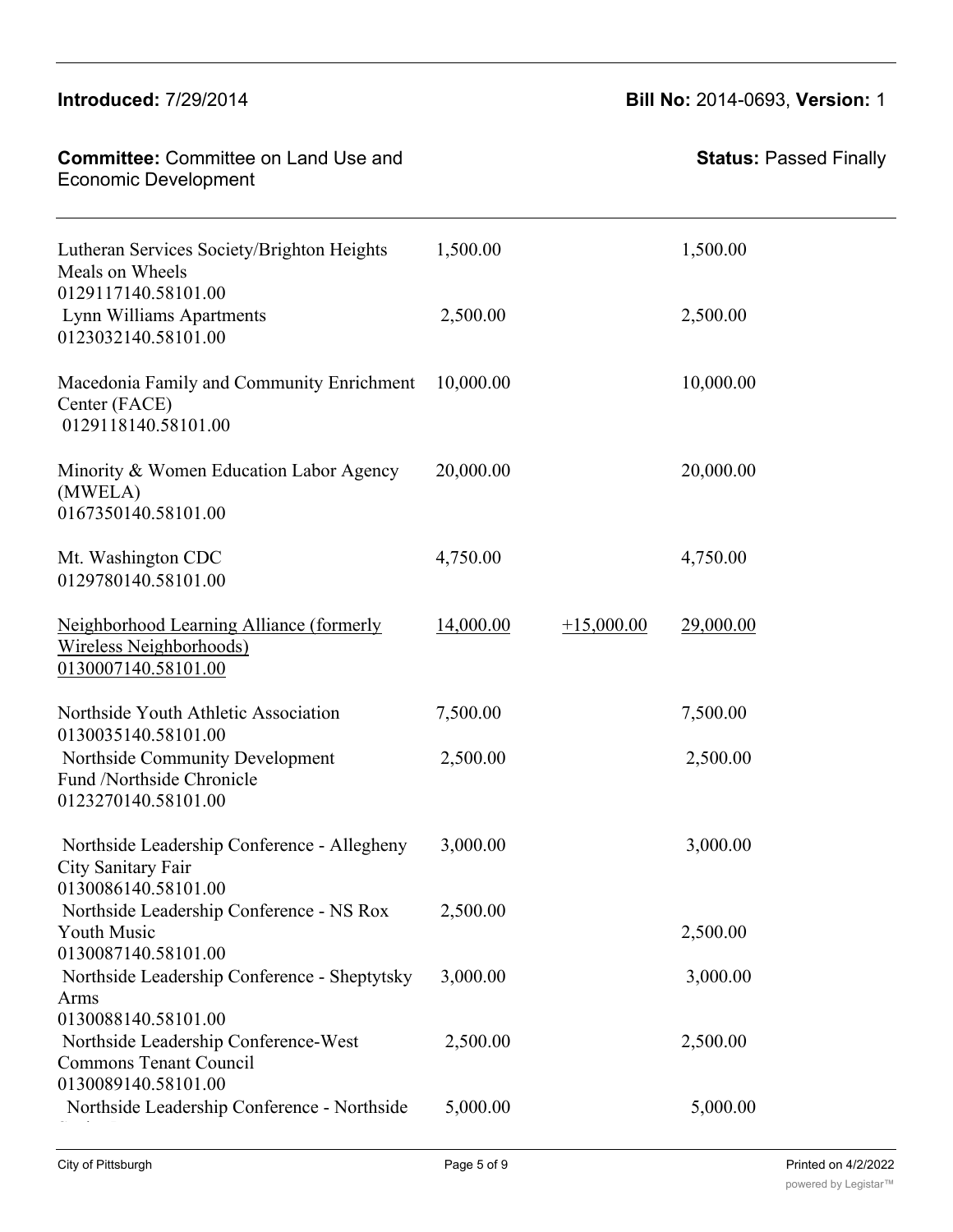### <u>Intro</u>

0130087140.58101.00

| <b>Committee: Committee on Land Use and</b><br><b>Economic Development</b> |            | <b>Status: Passed Finally</b> |
|----------------------------------------------------------------------------|------------|-------------------------------|
| Senior Program<br>0130090140.58101.00                                      |            |                               |
| Oakland Business Improvement District<br>0123124140.58101.00               | 7,000.00   | 7,000.00                      |
| Oakland Planning and Development Corp.<br>0121379140.58101.00              | 7,500.00   | 7,500.00                      |
| PA Connecting Communities<br>0123382140.58101.00                           | 2,500.00   | 2,500.00                      |
| Pennsylvania Resource Council<br>0123151140.58101.00                       | 4,500.00   | 4,500.00                      |
| Persad Center<br>0121384140.58101.00                                       | 2,500.00   | 2,500.00                      |
| Pittsburgh Action Against Rape<br>0129655140.58101.00                      | 16,000.00  | 16,000.00                     |
| Pittsburgh AIDS Task Force<br>0129787140.58101.00                          | 5,000.00   | 5,000.00                      |
| <b>Pittsburgh Community Services - Hunger</b><br>0121390140.58101.00       | 110,000.00 | 110,000.00                    |
| <b>Pittsburgh Community Services - Safety</b><br>0121391140.58101.00       | 35,000.00  | 35,000.00                     |
| Pittsburgh Musical Theater<br>0123309140.58101.00                          | 3,000.00   | 3,000.00                      |
| Pittsburgh Parks Conservancy<br>0123243140.58101.00                        | 2,500.00   | 2,500.00                      |
| Pittsburgh Project<br>0123198140.58101.00                                  | 6,000.00   | 6,000.00                      |
| <b>POISE</b> Foundation<br>0123279140.58101.00                             | 75,000.00  | 75,000.00                     |
| Polish Hill Civic Association of Pgh.                                      | 10,000.00  | 10,000.00                     |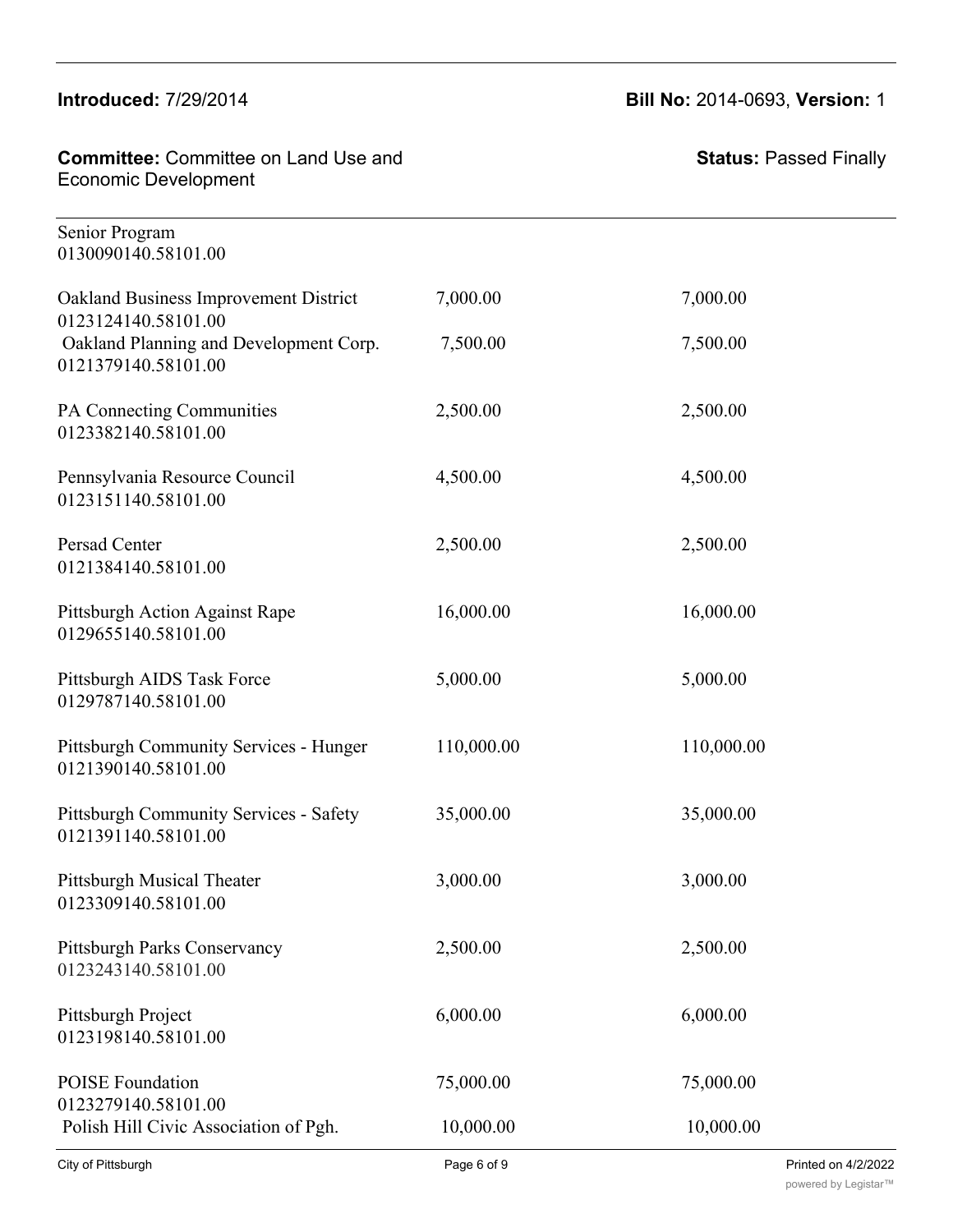0123243140.58101.00

| <b>Committee: Committee on Land Use and</b><br><b>Economic Development</b>            |           |            | <b>Status: Passed Finally</b> |
|---------------------------------------------------------------------------------------|-----------|------------|-------------------------------|
| 0125010140.58101.00<br>Prevention Point Pittsburgh<br>0123289140.58101.00             | 2,500.00  |            | 2,500.00                      |
| Prime Stage Theatre<br>0130015140.58101.00                                            | 7,000.00  |            | 7,000.00                      |
| Providence Connections<br>0129974140.58101.00                                         | 2,500.00  |            | 2,500.00                      |
| Rebuilding Together Pittsburgh<br>0123307140.58101.00                                 | 4,000.00  |            | 4,000.00                      |
| <b>Riverview Apartments</b><br>0121397140.58101.00                                    | 5,000.00  |            | 5,000.00                      |
| <b>Riverview Manor</b><br>0123054140.58101.00                                         | 2,500.00  |            | 2,500.00                      |
| Saint Ambrose Manor<br>0129909140.58101.00                                            | 2,500.00  |            | 2,500.00                      |
| Saint Andrew Lutheran Church<br>0129910140.58101.00                                   | 3,000.00  |            | 3,000.00                      |
| Saint Clair Athletic Association<br>0121272140.58101.00                               | 4,000.00  |            | 4,000.00                      |
| Saint John Vianney Parish                                                             | 3,000.00  |            | 3,000.00                      |
| 0123262140.58101.00<br>Saint Mark's Evangelical Lutheran/Brookline<br>Meals on Wheels | 10,000.00 |            | 10,000.00                     |
| 0130067140.58101.00<br>Saint Michaels Food Bank<br>0123264140.58101.00                | 2,500.00  |            | 2,500.00                      |
| Saint Paul's Benevolent Education & Missionary<br>Institute                           | 3,000.00  |            | 3,000.00                      |
| 0123200140.58101.00<br>Salvation Army - West Side Corp.<br>0130068140.58101.00        | 5,000.00  | (5,000.00) | 0.00                          |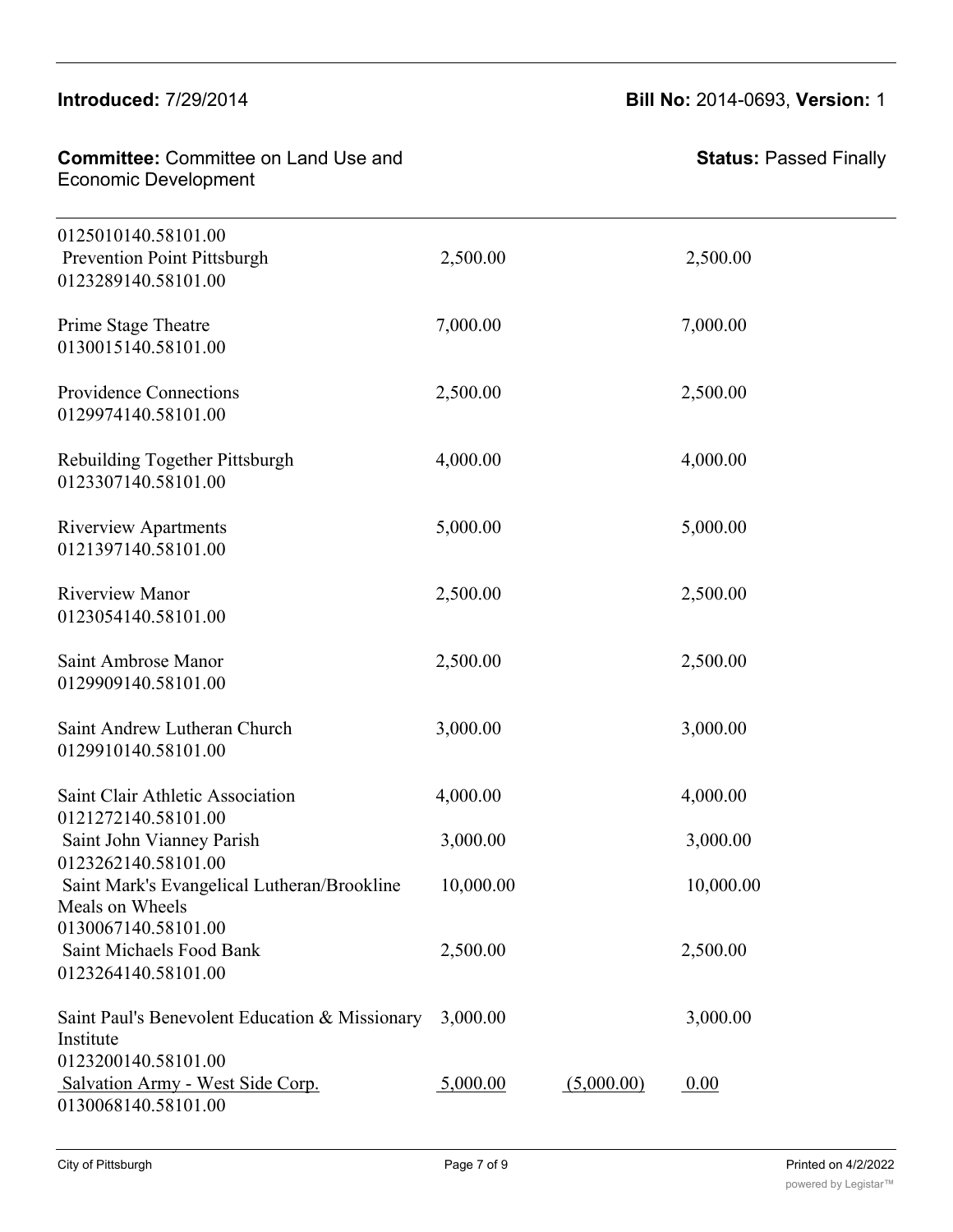| <b>Introduced: 7/29/2014</b>                                                     |           | <b>Bill No: 2014-0693, Version: 1</b> |
|----------------------------------------------------------------------------------|-----------|---------------------------------------|
| <b>Committee: Committee on Land Use and</b><br><b>Economic Development</b>       |           | <b>Status: Passed Finally</b>         |
| <b>Schenley Heights Community Development</b><br>Program<br>0129852140.58101.00  | 7,500.00  | 7,500.00                              |
| <b>Shepherd Wellness Community</b><br>0129791140.58101.00                        | 8,500.00  | 8,500.00                              |
| Sheraden United Methodist Kidz Club<br>0130046140.58101.00                       | 6,000.00  | 6,000.00                              |
| South Side Community Council<br>0129137140.58101.00                              | 3,000.00  | 3,000.00                              |
| South Side Sabers - Youth Football<br>0123194140.58101.00                        | 2,500.00  | 2,500.00                              |
| Southside Slopes Neighborhood Association<br>0123291140.58101.00                 | 3,000.00  | 3,000.00                              |
| Spring Hill Civic League<br>0121267140.58101.00                                  | 6,000.00  | 6,000.00                              |
| Squirrel Hill Health Center<br>0123265140.58101.00                               | 3,000.00  | 3,000.00                              |
| <b>Steel City Boxing</b>                                                         | 4,000.00  | 4,000.00                              |
| 0129982140.58101.00<br><b>Strong Women Strong Girls</b>                          | 2,500.00  | 2,500.00                              |
| 0123266140.58101.00<br>The Penn State Center - Pittsburgh<br>0130069140.58101.00 | 10,000.00 | 10,000.00                             |
| Tree of Hope                                                                     | 3,000.00  | 3,000.00                              |
| 0129866140.58101.00<br>Troy Hill Citizens, Inc.<br>0121179140.58101.00           | 3,000.00  | 3,000.00                              |
| <b>UJAMAA</b> Collective<br>0130070140.58101.00                                  | 2,500.00  | 2,500.00                              |
| <b>Uptown Partners of Pittsburgh</b><br>0123298140 58101 00                      | 2,500.00  | 2,500.00                              |

 $S_{\rm eff}$   $S_{\rm eff}$   $S_{\rm eff}$   $S_{\rm eff}$   $S_{\rm eff}$   $S_{\rm eff}$   $S_{\rm eff}$   $S_{\rm eff}$   $S_{\rm eff}$   $S_{\rm eff}$   $S_{\rm eff}$   $S_{\rm eff}$   $S_{\rm eff}$   $S_{\rm eff}$   $S_{\rm eff}$   $S_{\rm eff}$   $S_{\rm eff}$   $S_{\rm eff}$   $S_{\rm eff}$   $S_{\rm eff}$   $S_{\rm eff}$   $S_{\rm eff}$   $S_{\rm eff}$   $S_{\rm eff}$   $S_{\rm$